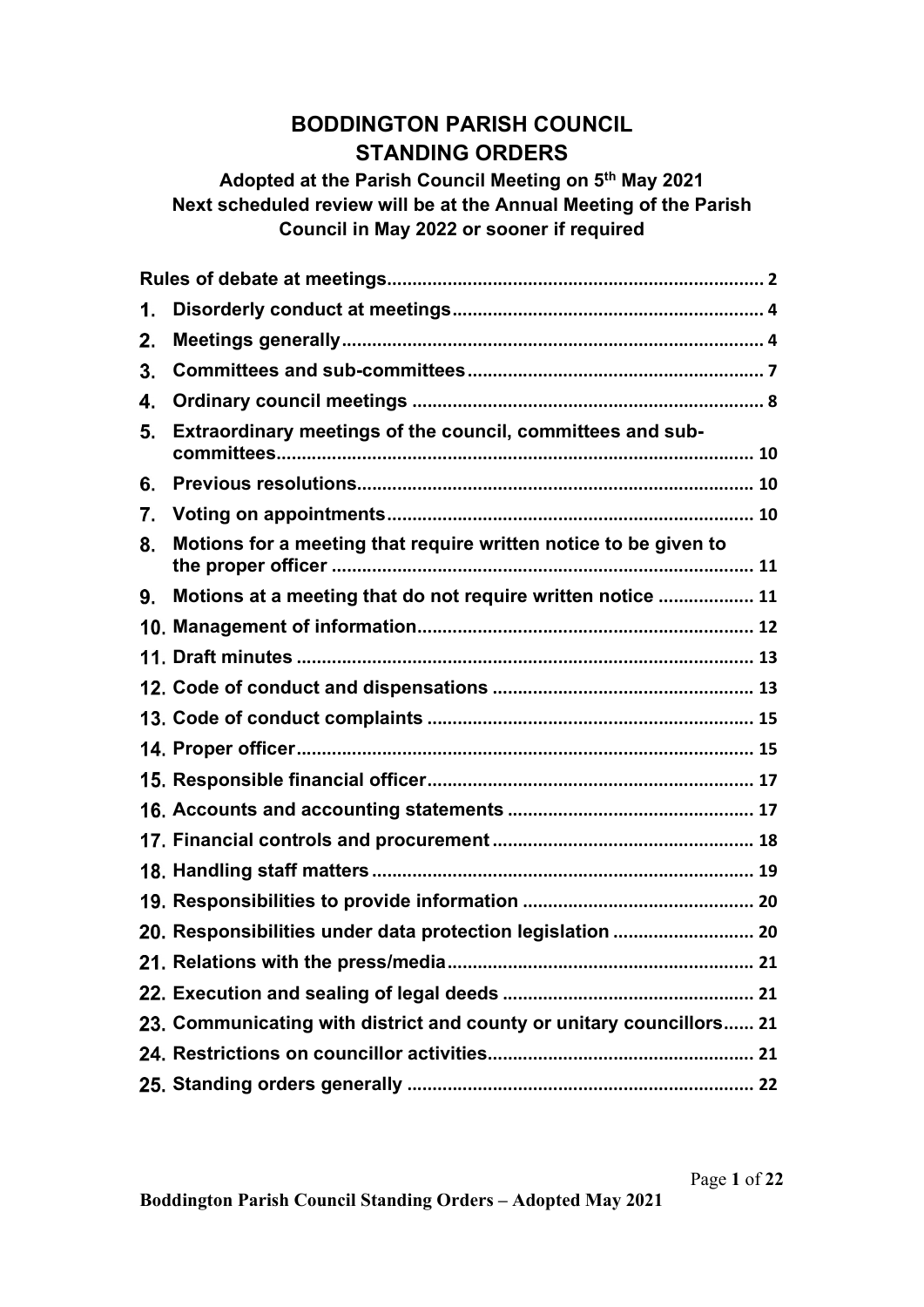#### Rules of debate at meetings

- a Motions on the agenda shall be considered in the order that they appear unless the order is changed at the discretion of the chairman of the meeting.
- b A motion (including an amendment) shall not be progressed unless it has been moved and seconded.
- c A motion on the agenda that is not moved by its proposer may be treated by the chairman of the meeting as withdrawn.
- d If a motion (including an amendment) has been seconded, it may be withdrawn by the proposer only with the consent of the seconder and the meeting.
- e An amendment is a proposal to remove or add words to a motion. It shall not negate the motion.
- f If an amendment to the original motion is carried, the original motion (as amended) becomes the substantive motion upon which further amendment(s) may be moved.
- g An amendment shall not be considered unless early verbal notice of it is given at the meeting and, if requested by the chairman of the meeting, is expressed in writing to the chairman.
- h A councillor may move an amendment to his own motion if agreed by the meeting. If a motion has already been seconded, the amendment shall be with the consent of the seconder and the meeting.
- i If there is more than one amendment to an original or substantive motion, the amendments shall be moved in the order directed by the chairman of the meeting.
- j Subject to standing order 1(k), only one amendment shall be moved and debated at a time, the order of which shall be directed by the chairman of the meeting.
- k One or more amendments may be discussed together if the chairman of the meeting considers this expedient but each amendment shall be voted upon separately.
- l A councillor may not move more than one amendment to an original or substantive motion.
- m The mover of an amendment has no right of reply at the end of debate on it.
- n Where a series of amendments to an original motion are carried, the mover of the original motion shall have a right of reply either at the end of debate on the first amendment or at the very end of debate on the final substantive motion immediately before it is put to the vote.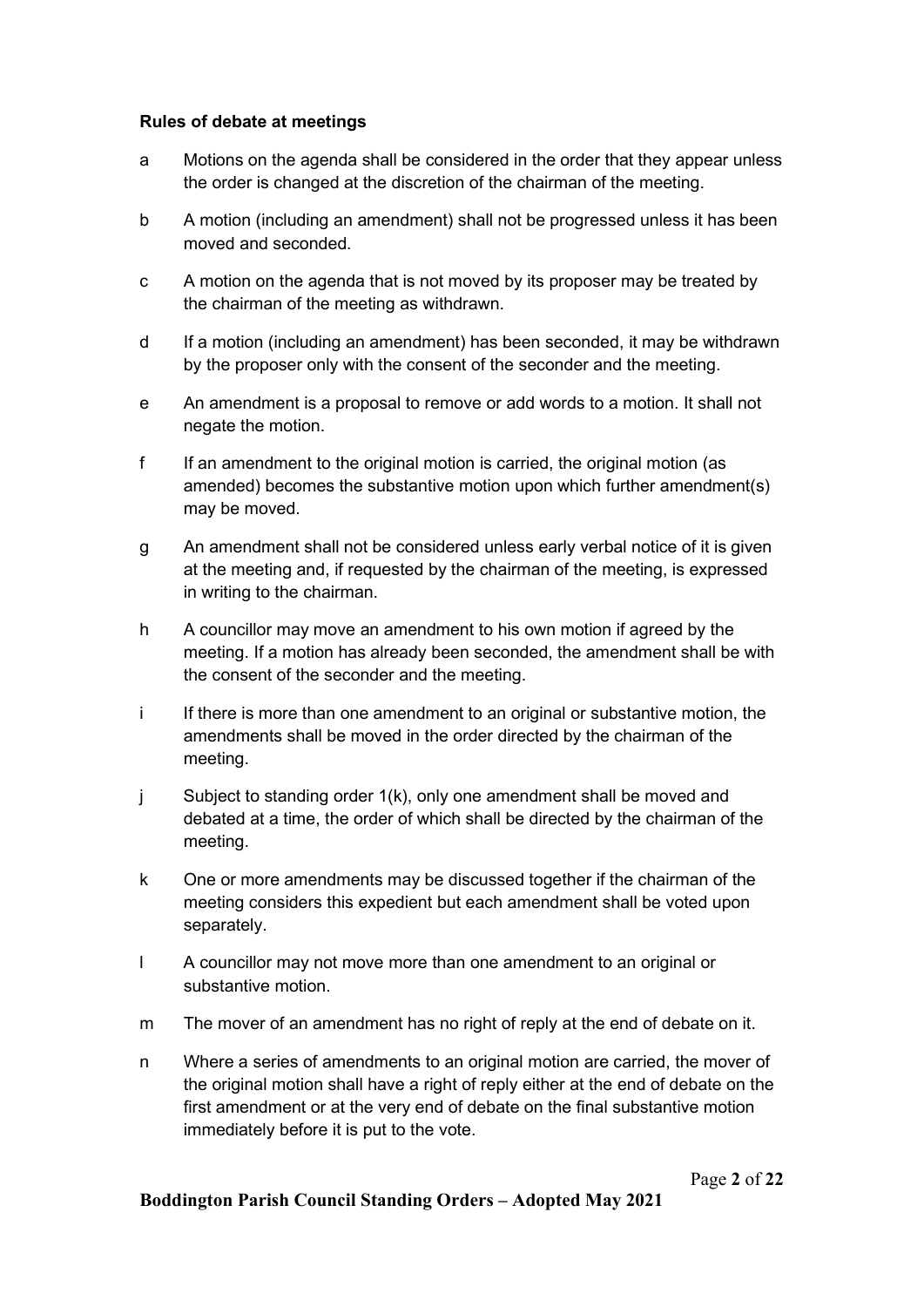- o Unless permitted by the chairman of the meeting, a councillor may speak once in the debate on a motion except:
	- i. to speak on an amendment moved by another councillor;
	- ii. to move or speak on another amendment if the motion has been amended since he last spoke;
	- iii. to make a point of order;
	- iv. to give a personal explanation; or
	- v. to exercise a right of reply.
- p During the debate on a motion, a councillor may interrupt only on a point of order or a personal explanation and the councillor who was interrupted shall stop speaking. A councillor raising a point of order shall identify the standing order which he considers has been breached or specify the other irregularity in the proceedings of the meeting he is concerned by.
- q A point of order shall be decided by the chairman of the meeting and his decision shall be final.
- r When a motion is under debate, no other motion shall be moved except:
	- i. to amend the motion;
	- ii. to proceed to the next business;
	- iii. to adjourn the debate;
	- iv. to put the motion to a vote;
	- v. to ask a person to be no longer heard or to leave the meeting;
	- vi. to refer a motion to a committee or sub-committee for consideration;
	- vii. to exclude the public and press;
	- viii. to adjourn the meeting; or
	- ix. to suspend particular standing order(s) excepting those which reflect mandatory statutory or legal requirements.
- s Before an original or substantive motion is put to the vote, the chairman of the meeting shall be satisfied that the motion has been sufficiently debated and that the mover of the motion under debate has exercised or waived his right of reply.
- t Excluding motions moved under standing order 1(r), the contributions or speeches by a councillor shall relate only to the motion under discussion and shall not exceed five minutes without the consent of the chairman of the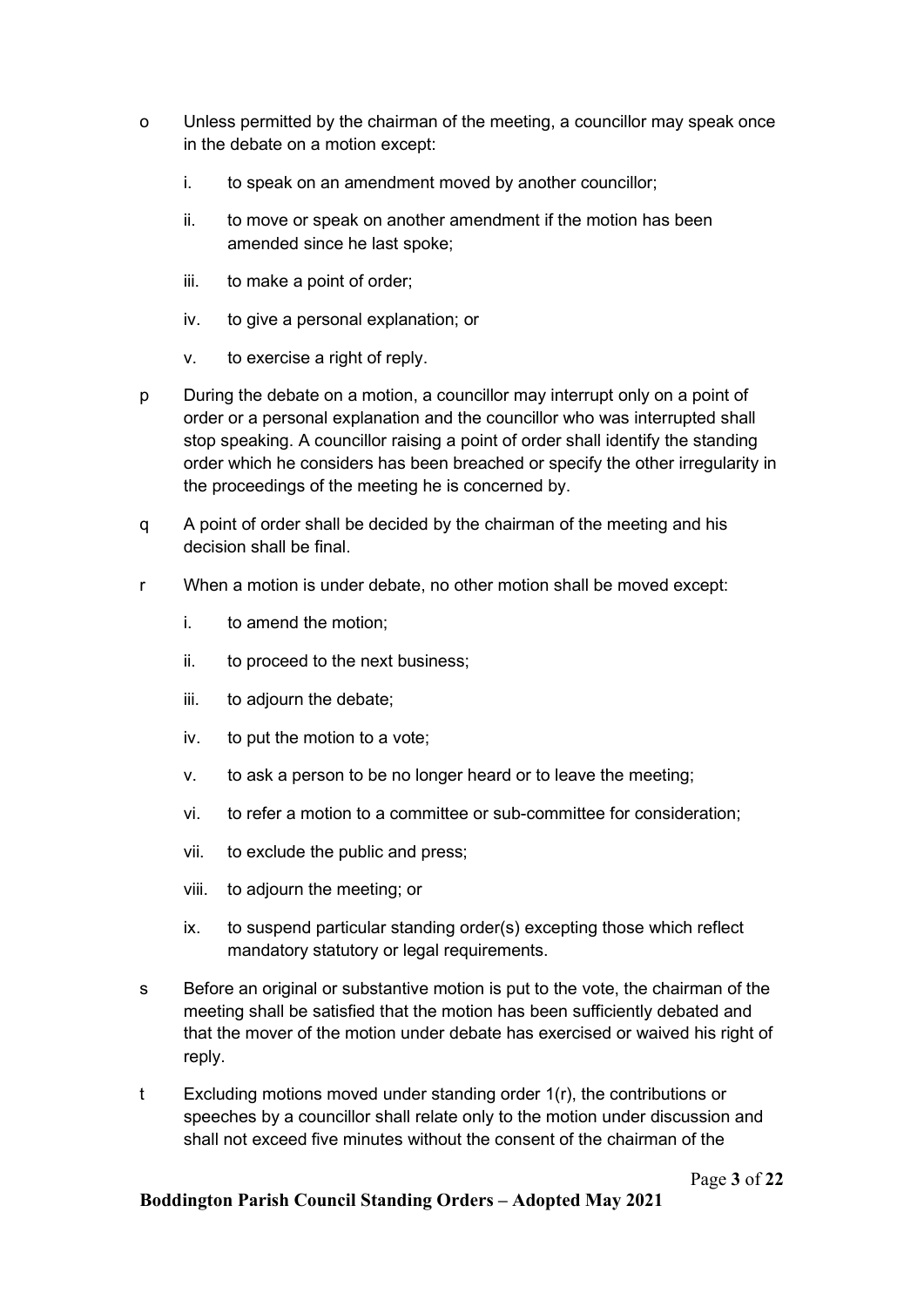meeting.

## 1. Disorderly conduct at meetings

- a No person shall obstruct the transaction of business at a meeting or behave offensively or improperly. If this standing order is ignored, the chairman of the meeting shall request such person(s) to moderate or improve their conduct.
- b If person(s) disregard the request of the chairman of the meeting to moderate or improve their conduct, any councillor or the chairman of the meeting may move that the person be no longer heard or be excluded from the meeting. The motion, if seconded, shall be put to the vote without discussion.
- c If a resolution made under standing order 2(b) is ignored, the chairman of the meeting may take further reasonable steps to restore order or to progress the meeting. This may include temporarily suspending or closing the meeting.

## 2. Meetings generally

**Full Council meetings** Committee meetings Sub-committee meetings

- a Meetings shall not take place in premises which at the time of the meeting are used for the supply of alcohol, unless no other premises are available free of charge or at a reasonable cost.
- b The minimum three clear days for notice of a meeting does not include the day on which notice was issued, the day of the meeting, a Sunday, a day of the Christmas break, a day of the Easter break or of a bank holiday or a day appointed for public thanksgiving or mourning.
- c The minimum three clear days' public notice for a meeting does not include the day on which the notice was issued or the day of the meeting unless the meeting is convened at shorter notice
- ● d Meetings shall be open to the public unless their presence is prejudicial to the public interest by reason of the confidential nature of the business to be transacted or for other special reasons. The public's exclusion from part or all of a meeting shall be by a resolution which shall give reasons for the public's exclusion.
	- e Members of the public may make representations, answer questions and give evidence at a meeting which they are entitled to attend in respect of the business on the agenda.
	- f The period of time designated for public participation at a meeting in accordance with standing order 3(e) shall not exceed fifteen minutes unless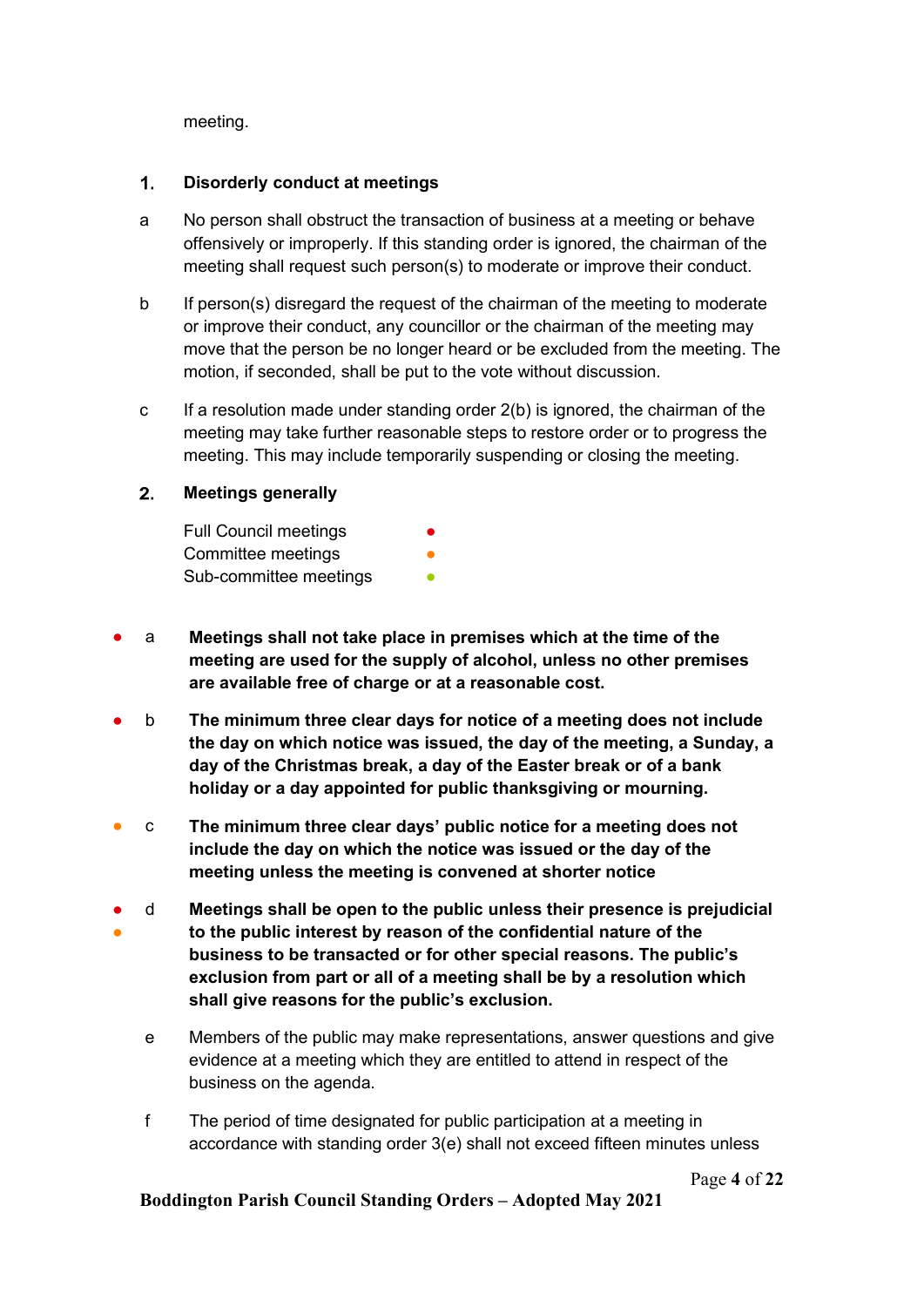directed by the chairman of the meeting.

- g Subject to standing order 3(f), a member of the public shall not speak for more than three minutes.
- h In accordance with standing order 3(e), a question shall not require a response at the meeting nor start a debate on the question. The chairman of the meeting may direct that a written or oral response be given.
- i A person shall raise his hand when requesting to speak and stand when speaking (except when a person has a disability or is likely to suffer discomfort). The chairman of the meeting may at any time permit a person to be seated when speaking.
- j A person who speaks at a meeting shall direct his comments to the chairman of the meeting.
- k Only one person is permitted to speak at a time. If more than one person wants to speak, the chairman of the meeting shall direct the order of speaking.
- ● l Subject to standing order 3(m), a person who attends a meeting is permitted to report on the meeting whilst the meeting is open to the public. To "report" means to film, photograph, make an audio recording of meeting proceedings, use any other means for enabling persons not present to see or hear the meeting as it takes place or later or to report or to provide oral or written commentary about the meeting so that the report or commentary is available as the meeting takes place or later to persons not present.
- ● m A person present at a meeting may not provide an oral report or oral commentary about a meeting as it takes place without permission.
- ● n The press shall be provided with reasonable facilities for the taking of their report of all or part of a meeting at which they are entitled to be present.
- o Subject to standing orders which indicate otherwise, anything authorised or required to be done by, to or before the Chairman of the Council may in his absence be done by, to or before the Vice-Chairman of the Council (if there is one).
- p The Chairman of the Council, if present, shall preside at a meeting. If the Chairman is absent from a meeting, the Vice-Chairman of the Council (if there is one) if present, shall preside. If both the Chairman and the Vice-Chairman are absent from a meeting, a councillor as chosen by the councillors present at the meeting shall preside at the meeting.
- q Subject to a meeting being quorate, all questions at a meeting shall be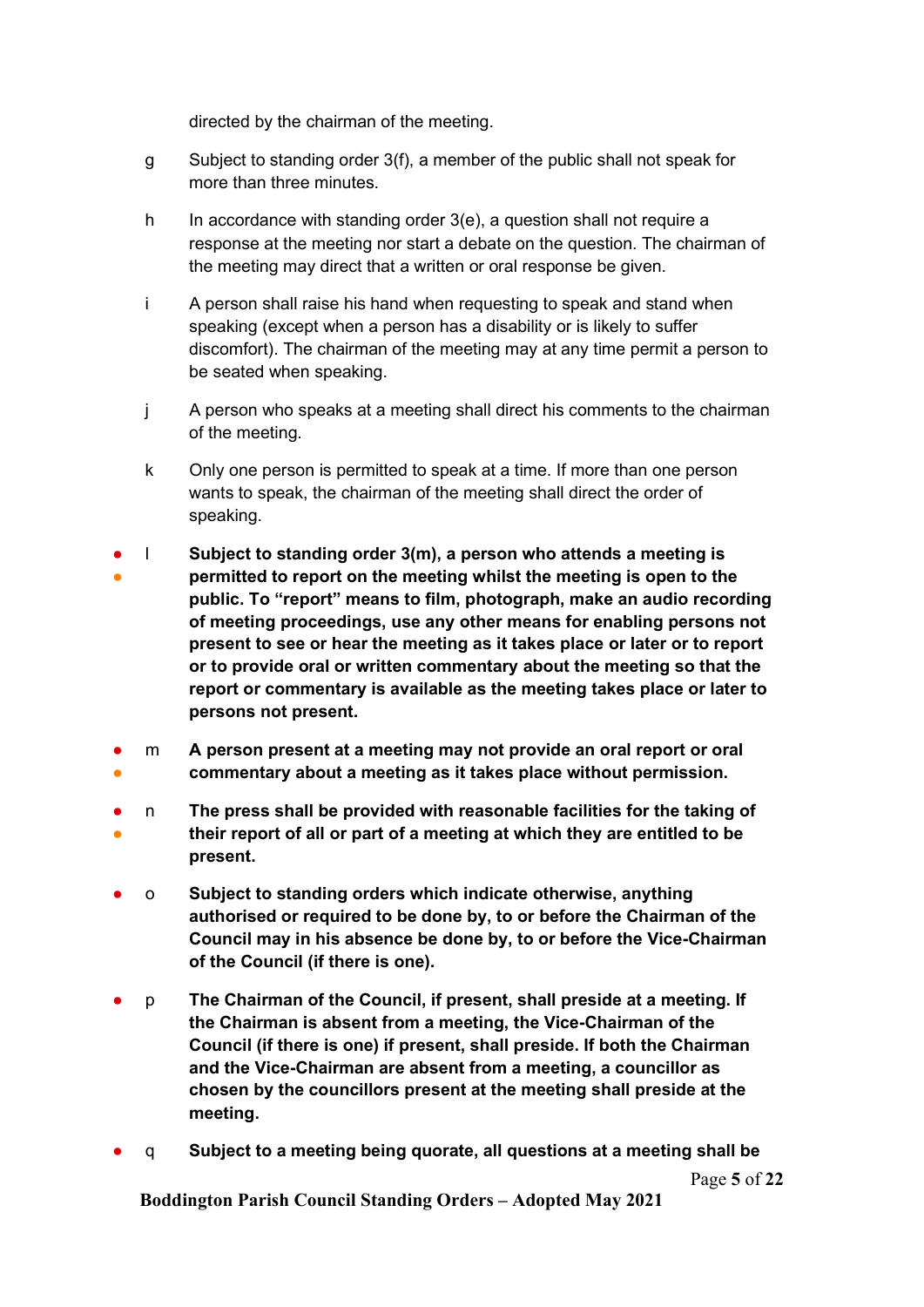- 。<br>● decided by a majority of the councillors and non-councillors with voting rights present and voting.
- r The chairman of a meeting may give an original vote on any matter put
- ● to the vote, and in the case of an equality of votes may exercise his casting vote whether or not he gave an original vote.

See standing orders 5(h) and (i) for the different rules that apply in the election of the Chairman of the Council at the annual meeting of the Council.

- s Unless standing orders provide otherwise, voting on a question shall be by a show of hands. At the request of a councillor, the voting on any question shall be recorded so as to show whether each councillor present and voting gave his vote for or against that question. Such a request shall be made before moving on to the next item of business on the agenda.
	- t The minutes of a meeting shall include an accurate record of the following:
		- i. the time and place of the meeting;
		- ii. the names of councillors who are present and the names of councillors who are absent;
		- iii. interests that have been declared by councillors and non-councillors with voting rights;
		- iv. the grant of dispensations (if any) to councillors and non-councillors with voting rights;
		- v. whether a councillor or non-councillor with voting rights left the meeting when matters that they held interests in were being considered;
		- vi. if there was a public participation session; and
		- vii. the resolutions made.
- u A councillor or a non-councillor with voting rights who has a
- ● disclosable pecuniary interest or another interest as set out in the Council's code of conduct in a matter being considered at a meeting is subject to statutory limitations or restrictions under the code on his right to participate and vote on that matter.
- $\vee$  No business may be transacted at a meeting unless at least one-third of the whole number of members of the Council are present and in no case shall the quorum of a meeting be less than three.

See standing order 4d(viii) for the quorum of a committee or sub-committee meeting.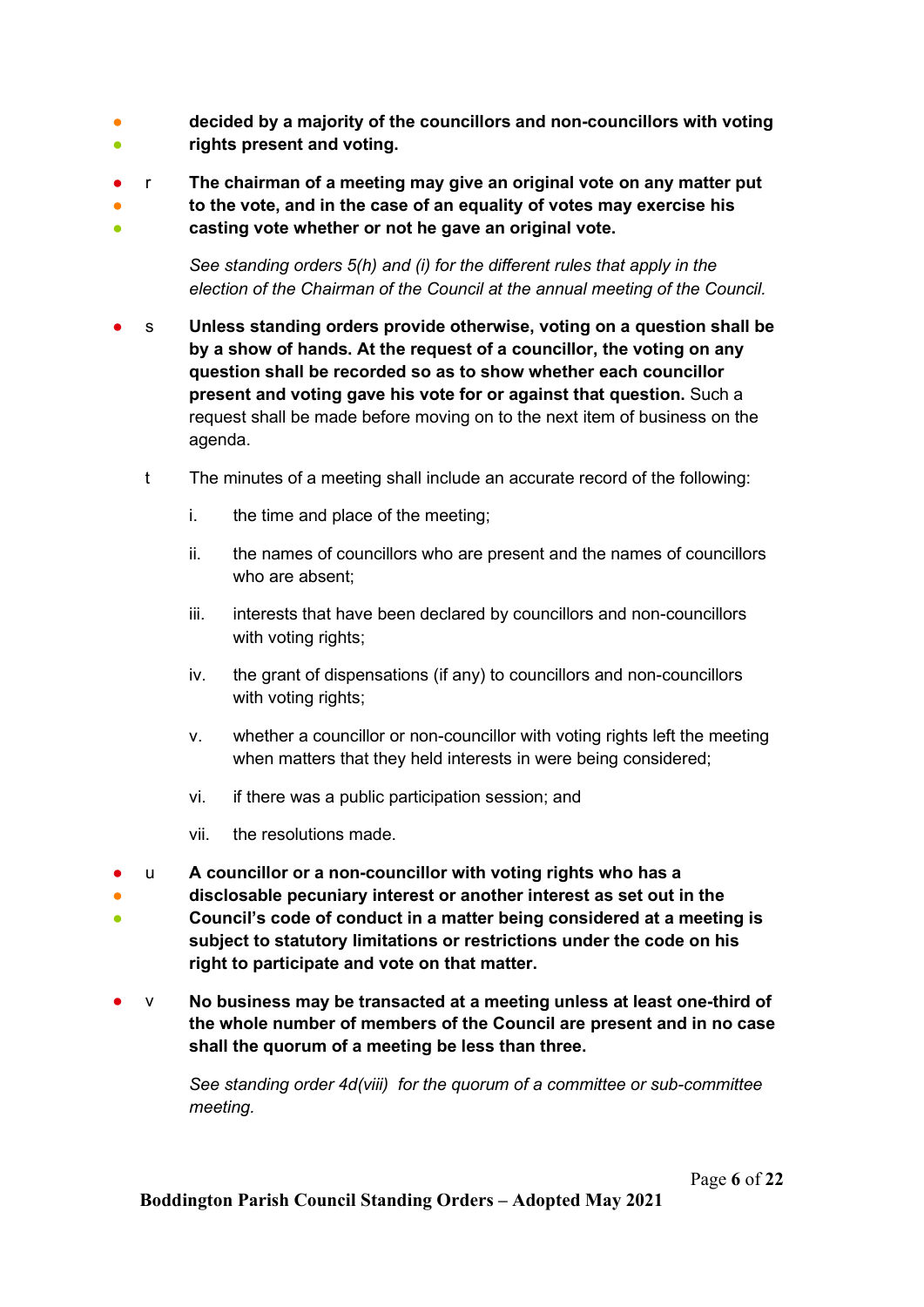- w If a meeting is or becomes inquorate no business shall be transacted
- ● and the meeting shall be closed. The business on the agenda for the meeting shall be adjourned to another meeting.
	- x A meeting shall not exceed a period of 2.5 hours.

#### Committees and sub-committees

- a Unless the Council determines otherwise, a committee may appoint a sub-committee whose terms of reference and members shall be determined by the committee.
- b The members of a committee may include non-councillors unless it is a committee which regulates and controls the finances of the Council.
- c Unless the Council determines otherwise, all the members of an advisory committee and a sub-committee of the advisory committee may be noncouncillors.
- d The Council may appoint standing committees or other committees as may be necessary, and:
	- i. shall determine their terms of reference;
	- ii. shall determine the number and time of the ordinary meetings of a standing committee up until the date of the next annual meeting of the Council;
	- iii. shall permit a committee, other than in respect of the ordinary meetings of a committee, to determine the number and time of its meetings;
	- iv. shall, subject to standing orders 4(b) and (c), appoint and determine the terms of office of members of such a committee;
	- v. may, subject to standing orders 4(b) and (c), appoint and determine the terms of office of the substitute members to a committee whose role is to replace the ordinary members at a meeting of a committee if the ordinary members of the committee confirm to the Proper Officer ( ) days before the meeting that they are unable to attend;
	- vi. shall, after it has appointed the members of a standing committee, appoint the chairman of the standing committee;
	- vii. shall permit a committee other than a standing committee, to appoint its own chairman at the first meeting of the committee;
	- viii. shall determine the place, notice requirements and quorum for a meeting of a committee and a sub-committee which, in both cases, shall be no less than three;

Page 7 of 22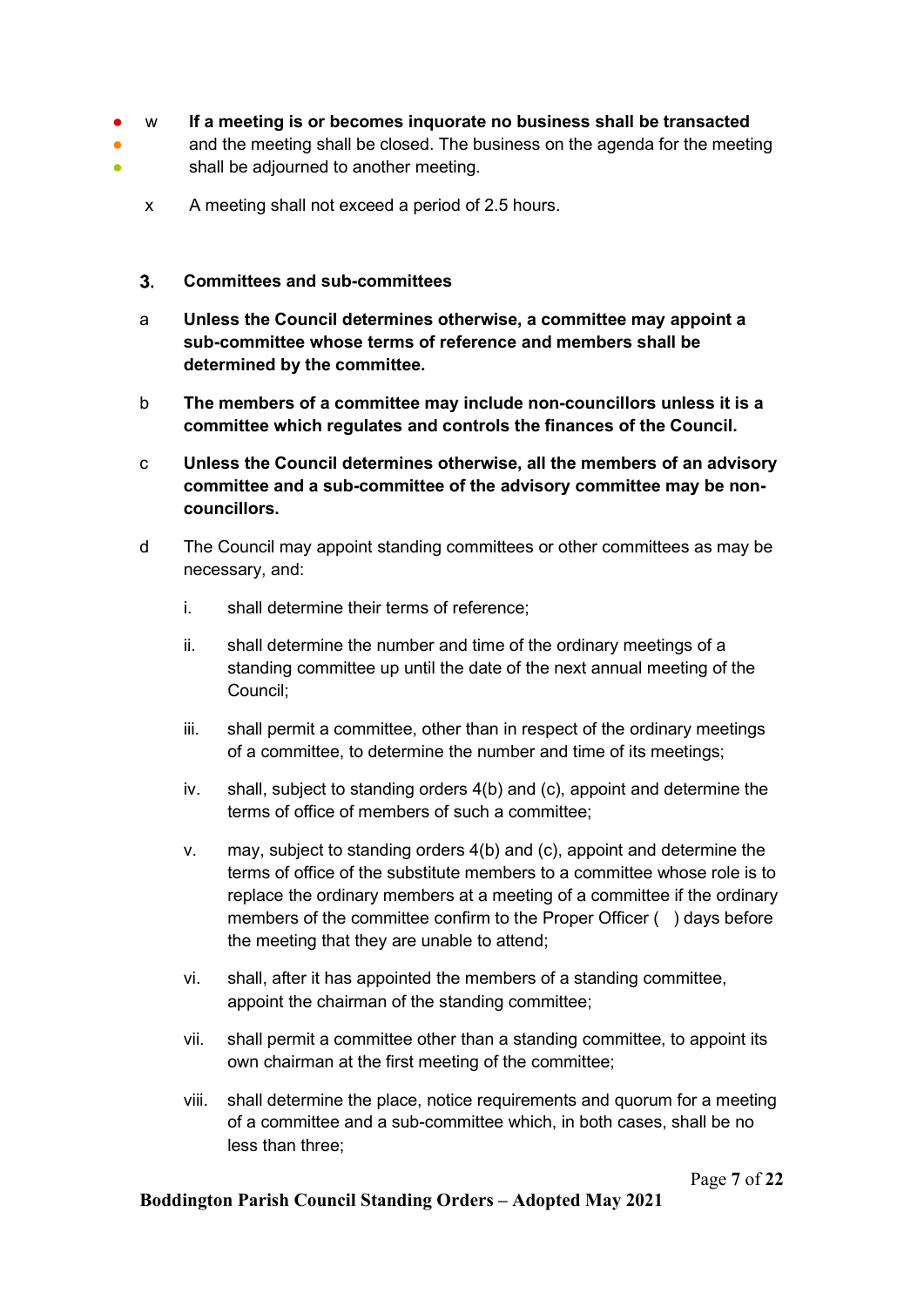- ix. shall determine if the public may participate at a meeting of a committee;
- x. shall determine if the public and press are permitted to attend the meetings of a sub-committee and also the advance public notice requirements, if any, required for the meetings of a sub-committee;
- xi. shall determine if the public may participate at a meeting of a subcommittee that they are permitted to attend; and
- xii. may dissolve a committee or a sub-committee.

#### Ordinary council meetings

- a In an election year, the annual meeting of the Council shall be held on or within 14 days following the day on which the councillors elected take office.
- b In a year which is not an election year, the annual meeting of the Council shall be held on such day in May as the Council decides.
- c If no other time is fixed, the annual meeting of the Council shall take place at 6pm.
- d In addition to the annual meeting of the Council, at least three other ordinary meetings shall be held in each year on such dates and times as the Council decides.
- e The first business conducted at the annual meeting of the Council shall be the election of the Chairman and Vice-Chairman (if there is one) of the Council.
- f The Chairman of the Council, unless he has resigned or becomes disqualified, shall continue in office and preside at the annual meeting until his successor is elected at the next annual meeting of the Council.
- g The Vice-Chairman of the Council, if there is one, unless he resigns or becomes disqualified, shall hold office until immediately after the election of the Chairman of the Council at the next annual meeting of the Council.
- h In an election year, if the current Chairman of the Council has not been re-elected as a member of the Council, he shall preside at the annual meeting until a successor Chairman of the Council has been elected. The current Chairman of the Council shall not have an original vote in respect of the election of the new Chairman of the Council but shall give a casting vote in the case of an equality of votes.
- i In an election year, if the current Chairman of the Council has been reelected as a member of the Council, he shall preside at the annual meeting until a new Chairman of the Council has been elected. He may exercise an original vote in respect of the election of the new Chairman of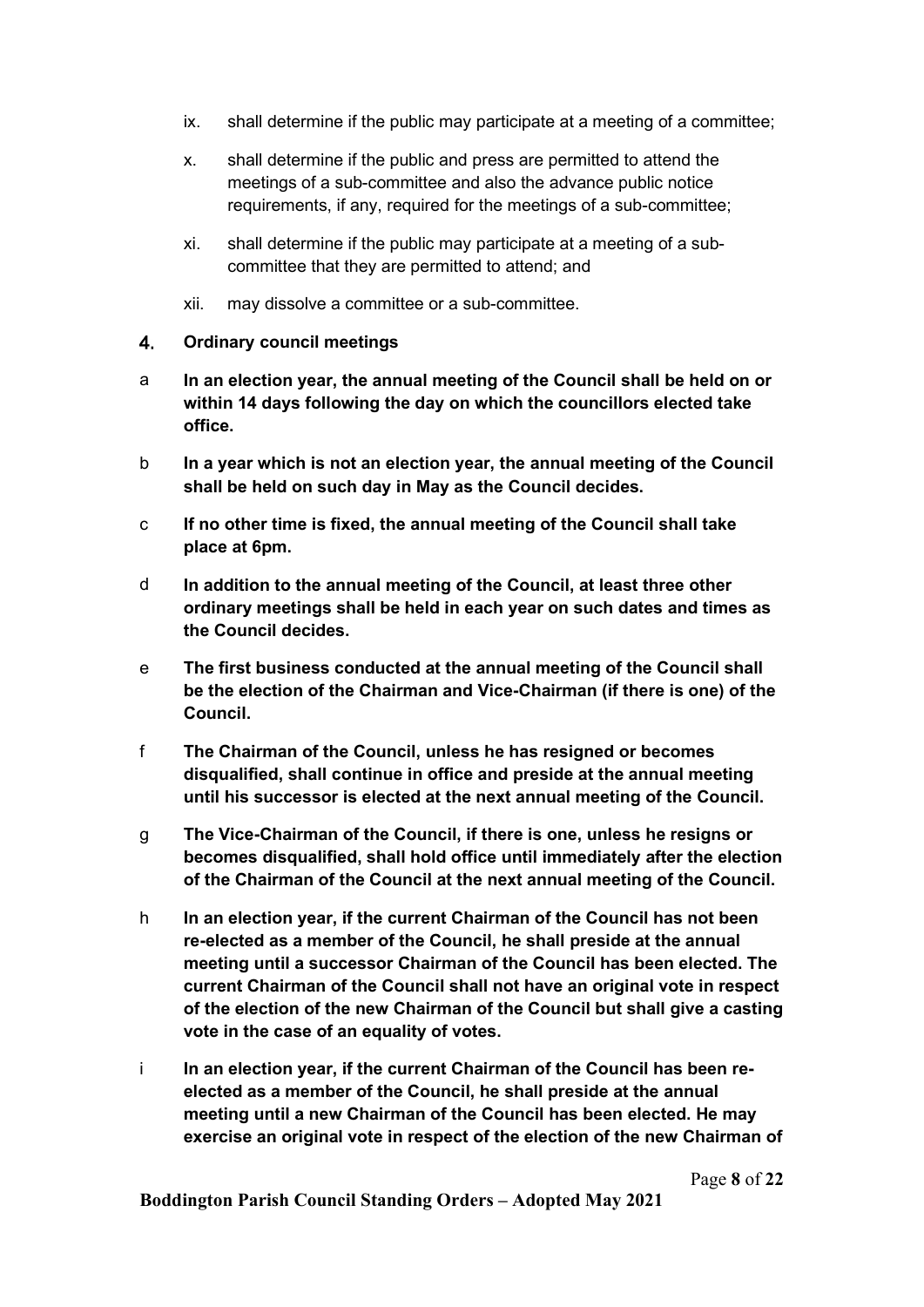## the Council and shall give a casting vote in the case of an equality of votes.

- j Following the election of the Chairman of the Council and Vice-Chairman (if there is one) of the Council at the annual meeting, the business shall include:
	- i. In an election year, delivery by the Chairman of the Council and councillors of their acceptance of office forms unless the Council resolves for this to be done at a later date. In a year which is not an election year, delivery by the Chairman of the Council of his acceptance of office form unless the Council resolves for this to be done at a later date;
	- ii. Confirmation of the accuracy of the minutes of the last meeting of the Council;
	- iii. Receipt of the minutes of the last meeting of a committee;
	- iv. Consideration of the recommendations made by a committee;
	- v. Review of delegation arrangements to committees, sub-committees, staff and other local authorities;
	- vi. Review of the terms of reference for committees;
	- vii. Appointment of members to existing committees;
	- viii. Appointment of any new committees in accordance with standing order 4;
	- ix. Review and adoption of appropriate standing orders and financial regulations;
	- x. Review of arrangements (including legal agreements) with other local authorities, not-for-profit bodies and businesses.
	- xi. Review of representation on or work with external bodies and arrangements for reporting back;
	- xii. In an election year, to make arrangements with a view to the Council becoming eligible to exercise the general power of competence in the future;
	- xiii. Review of inventory of land and other assets including buildings and office equipment;
	- xiv. Confirmation of arrangements for insurance cover in respect of all insurable risks;
	- xv. Review of the Council's and/or staff subscriptions to other bodies;
	- xvi. Review of the Council's complaints procedure;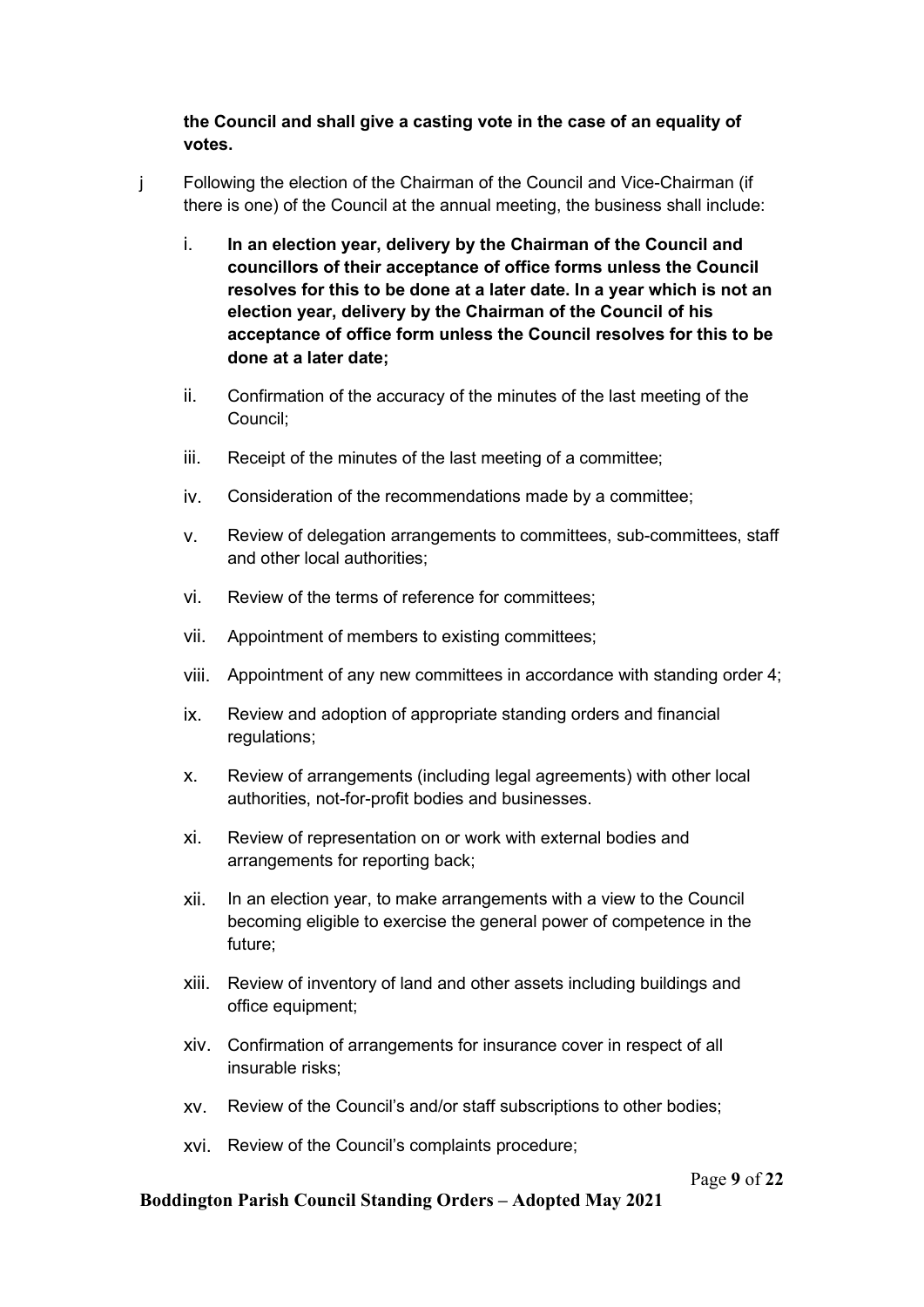- xvii. Review of the Council's policies, procedures and practices in respect of its obligations under freedom of information and data protection legislation (see also standing orders 11, 20 and 21);
- xviii. Review of the Council's policy for dealing with the press/media;
- xix. Review of the Council's employment policies and procedures;
- xx. Review of the Council's expenditure incurred under s.137 of the Local Government Act 1972 or the general power of competence.
- xxi. Determining the time and place of ordinary meetings of the Council up to and including the next annual meeting of the Council.
- Extraordinary meetings of the council, committees and sub-committees
- a The Chairman of the Council may convene an extraordinary meeting of the Council at any time.
- b If the Chairman of the Council does not call an extraordinary meeting of the Council within seven days of having been requested in writing to do so by two councillors, any two councillors may convene an extraordinary meeting of the Council. The public notice giving the time, place and agenda for such a meeting shall be signed by the two councillors.
- c The chairman of a committee or a sub-committee may convene an extraordinary meeting of the committee or the sub-committee at any time.
- d If the chairman of a committee or a sub-committee does not call an extraordinary meeting within five days of having been requested to do so by two members of the committee or the sub-committee, any two members of the committee or the sub-committee may convene an extraordinary meeting of the committee or a sub-committee.

#### Previous resolutions

- a A resolution shall not be reversed within six months except either by a special motion, which requires written notice by at least three councillors to be given to the Proper Officer in accordance with standing order 9, or by a motion moved in pursuance of the recommendation of a committee or a sub-committee.
- b When a motion moved pursuant to standing order 7(a) has been disposed of, no similar motion may be moved for a further six months.

## Voting on appointments

Page 10 of 22 a Where more than two persons have been nominated for a position to be filled by the Council and none of those persons has received an absolute majority of votes in their favour, the name of the person having the least number of votes shall be struck off the list and a fresh vote taken. This process shall continue until a majority of votes is given in favour of one person. A tie in votes may be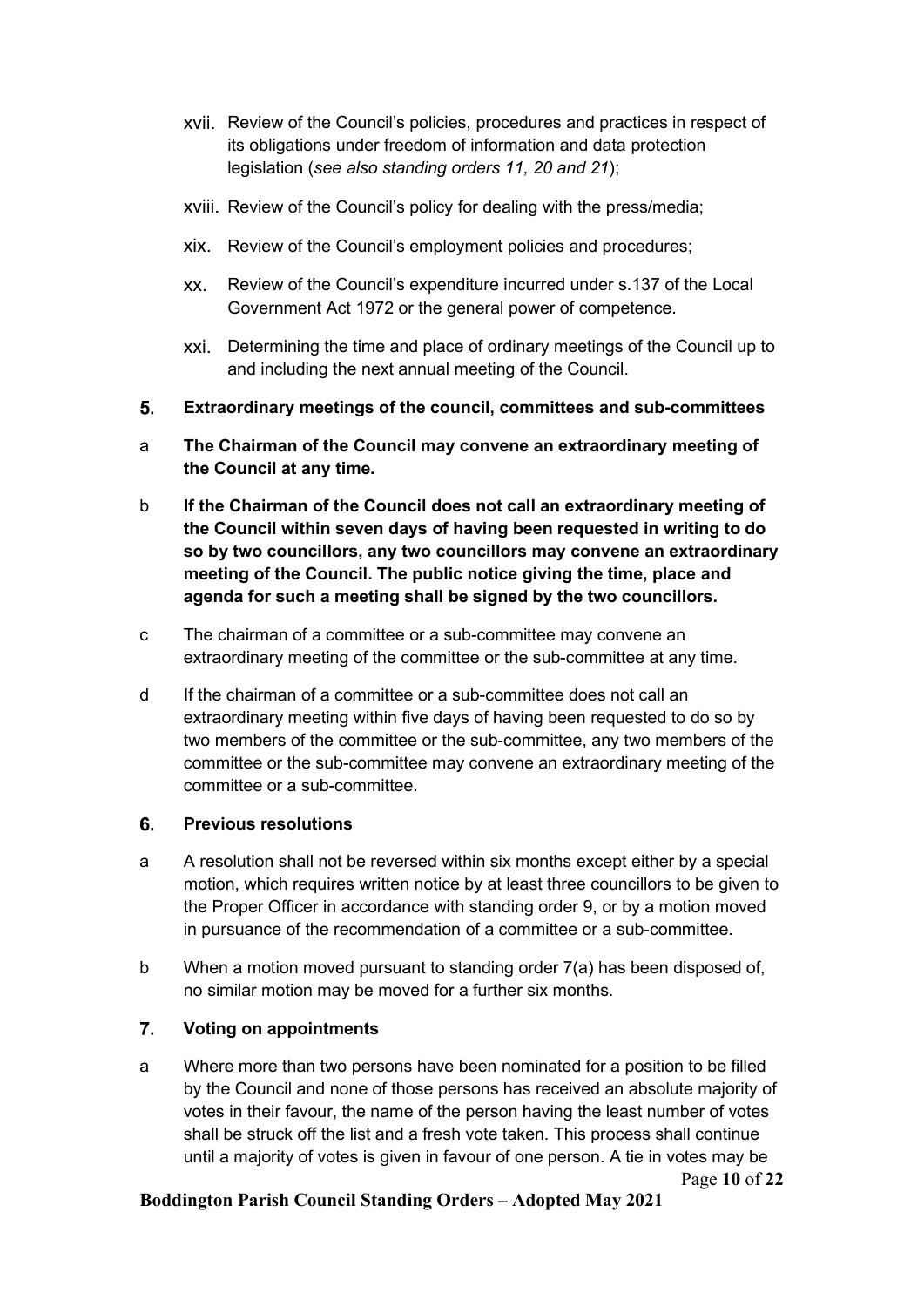settled by the casting vote exercisable by the chairman of the meeting.

## Motions for a meeting that require written notice to be given to the proper officer

- a A motion shall relate to the responsibilities of the meeting for which it is tabled and in any event shall relate to the performance of the Council's statutory functions, powers and obligations or an issue which specifically affects the Council's area or its residents.
- b No motion may be moved at a meeting unless it is on the agenda and the mover has given written notice of its wording to the Proper Officer at least three clear days before the meeting. Clear days do not include the day of the notice or the day of the meeting.
- c The Proper Officer may, before including a motion on the agenda received in accordance with standing order 9(b), correct obvious grammatical or typographical errors in the wording of the motion.
- d If the Proper Officer considers the wording of a motion received in accordance with standing order 9(b) is not clear in meaning, the motion shall be rejected until the mover of the motion resubmits it, so that it can be understood, in writing, to the Proper Officer at least three clear days before the meeting.
- e If the wording or subject of a proposed motion is considered improper, the Proper Officer shall consult with the chairman of the forthcoming meeting or, as the case may be, the councillors who have convened the meeting, to consider whether the motion shall be included in the agenda or rejected.
- f The decision of the Proper Officer as to whether or not to include the motion on the agenda shall be final.
- g Motions received shall be recorded and numbered in the order that they are received.
- h Motions rejected shall be recorded with an explanation by the Proper Officer of the reason for rejection.

#### 9. Motions at a meeting that do not require written notice

- a The following motions may be moved at a meeting without written notice to the Proper Officer:
	- i. to correct an inaccuracy in the draft minutes of a meeting;
	- ii. to move to a vote;
	- iii. to defer consideration of a motion;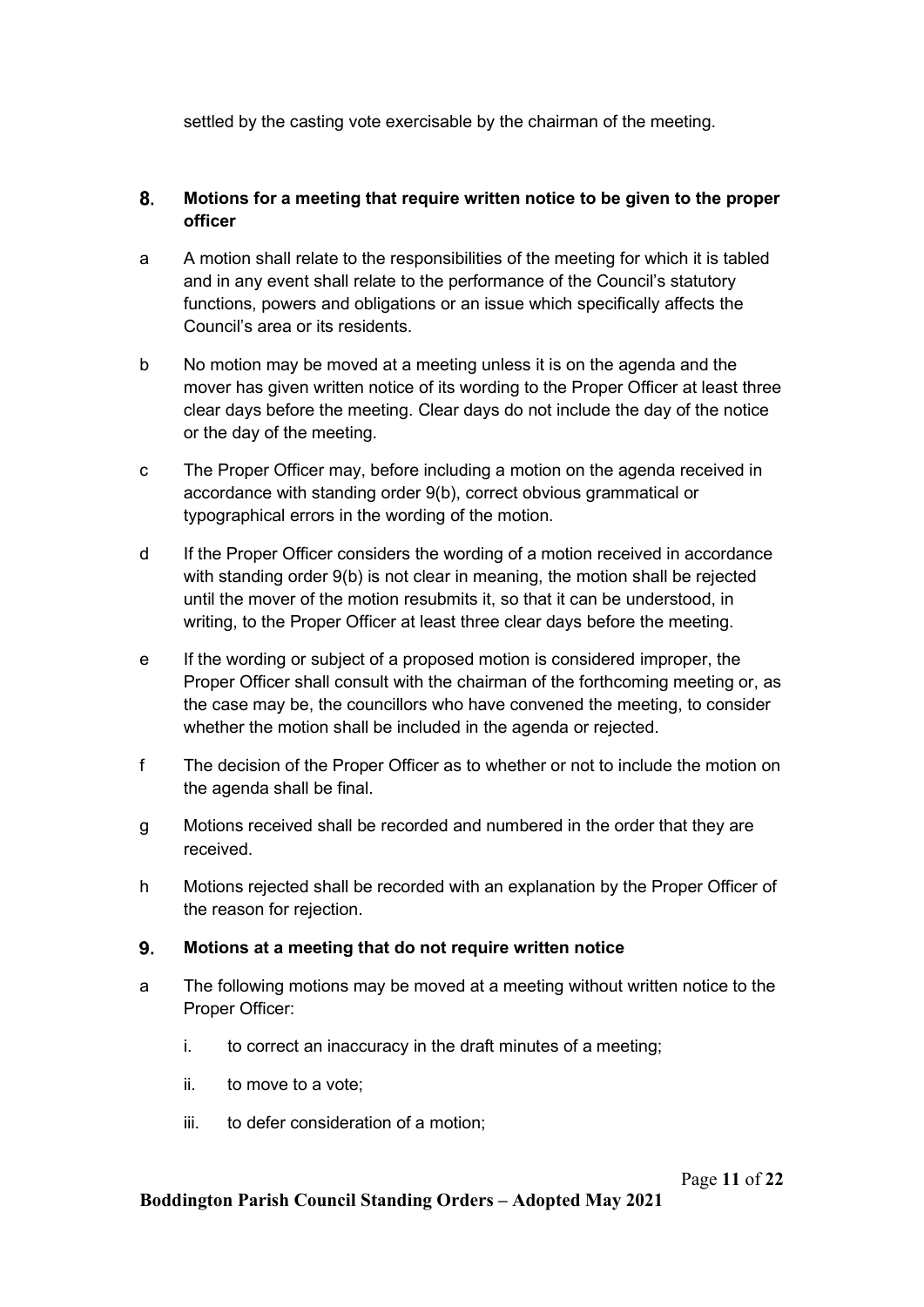- iv. to refer a motion to a particular committee or sub-committee;
- v. to appoint a person to preside at a meeting;
- vi. to change the order of business on the agenda;
- vii. to proceed to the next business on the agenda;
- viii. to require a written report;
- ix. to appoint a committee or sub-committee and their members;
- x. to extend the time limits for speaking;
- xi. to exclude the press and public from a meeting in respect of confidential or other information which is prejudicial to the public interest;
- xii. to not hear further from a councillor or a member of the public;
- xiii. to exclude a councillor or member of the public for disorderly conduct;
- xiv. to temporarily suspend the meeting;
- xv. to suspend a particular standing order (unless it reflects mandatory statutory or legal requirements);
- xvi. to adjourn the meeting; or
- xvii. to close the meeting.

#### 10. Management of information

See also standing order 20.

- a The Council shall have in place and keep under review, technical and organisational measures to keep secure information (including personal data) which it holds in paper and electronic form. Such arrangements shall include deciding who has access to personal data and encryption of personal data.
- b The Council shall have in place, and keep under review, policies for the retention and safe destruction of all information (including personal data) which it holds in paper and electronic form. The Council's retention policy shall confirm the period for which information (including personal data) shall be retained or if this is not possible the criteria used to determine that period (e.g. the Limitation Act 1980).
- c The agenda, papers that support the agenda and the minutes of a meeting shall not disclose or otherwise undermine confidential information or personal data without legal justification.
- d Councillors, staff, the Council's contractors and agents shall not disclose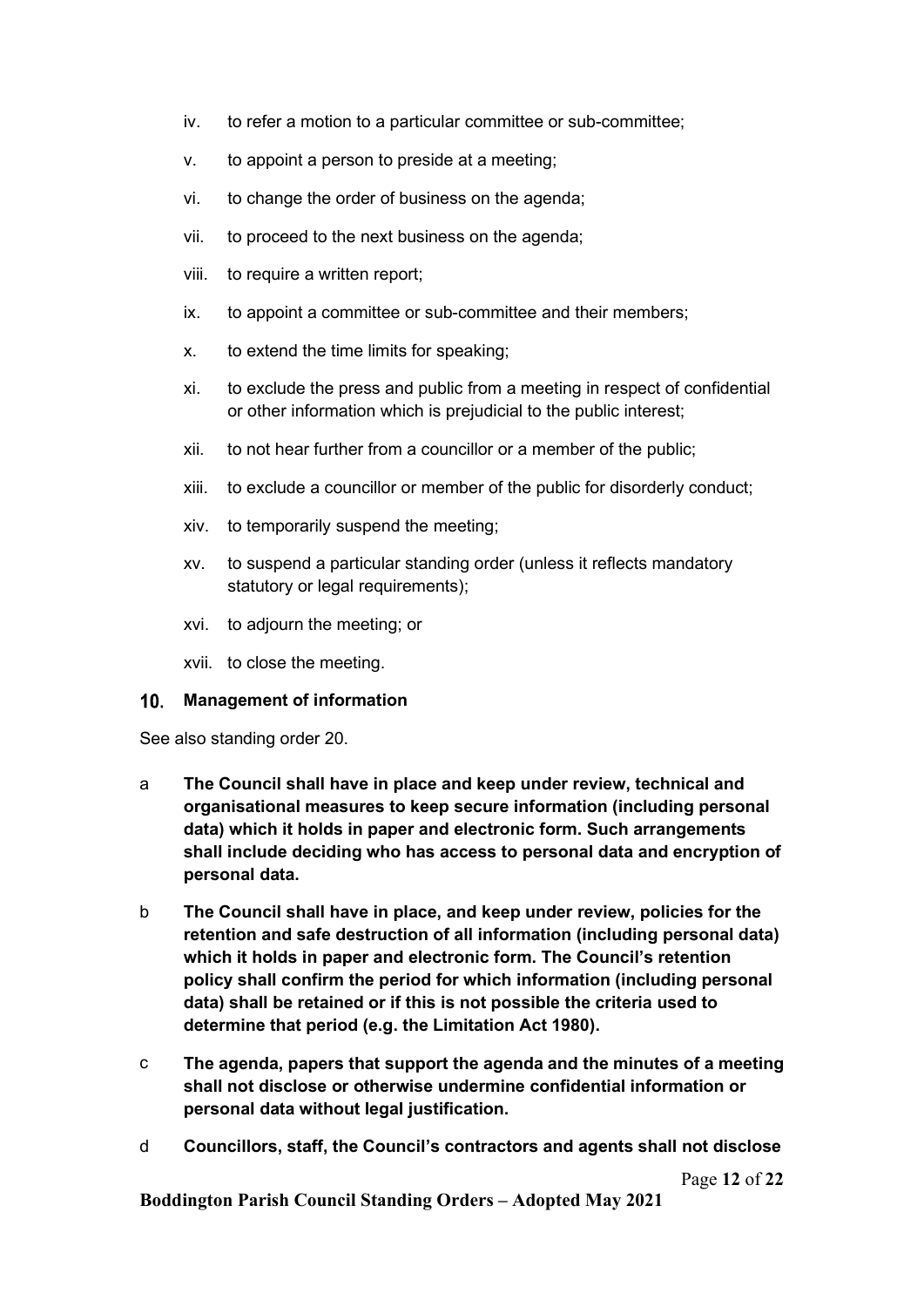confidential information or personal data without legal justification.

## 11 Draft minutes

Full Council meetings Committee meetings Sub-committee meetings

- a If the draft minutes of a preceding meeting have been served on councillors with the agenda to attend the meeting at which they are due to be approved for accuracy, they shall be taken as read.
- b There shall be no discussion about the draft minutes of a preceding meeting except in relation to their accuracy. A motion to correct an inaccuracy in the draft minutes shall be moved in accordance with standing order 10(a)(i).
- c The accuracy of draft minutes, including any amendment(s) made to them, shall be confirmed by resolution and shall be signed by the chairman of the meeting and stand as an accurate record of the meeting to which the minutes relate.
- d If the chairman of the meeting does not consider the minutes to be an accurate record of the meeting to which they relate, he shall sign the minutes and include a paragraph in the following terms or to the same effect:

"The chairman of this meeting does not believe that the minutes of the meeting of the ( ) held on [date] in respect of ( ) were a correct record but his view was not upheld by the meeting and the minutes are confirmed as an accurate record of the proceedings."

- ● ● e If the Council's gross annual income or expenditure (whichever is higher) does not exceed £25,000, it shall publish draft minutes on a website which is publicly accessible and free of charge not later than one month after the meeting has taken place.
	- f Subject to the publication of draft minutes in accordance with standing order 12(e) and standing order 20(a) and following a resolution which confirms the accuracy of the minutes of a meeting, the draft minutes or recordings of the meeting for which approved minutes exist shall be destroyed.

## 12. Code of conduct and dispensations

See also standing order 3(u).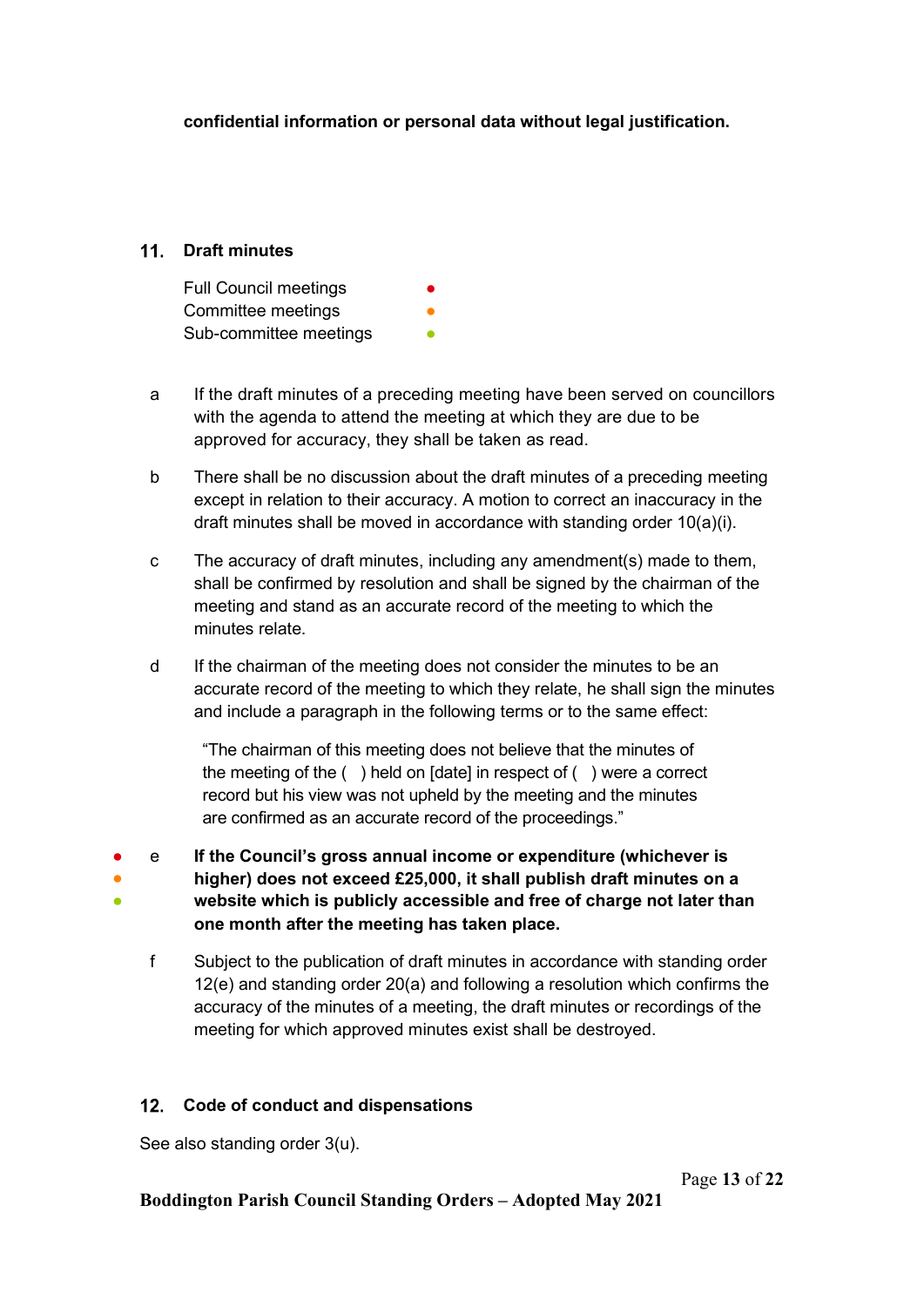- a All councillors and non-councillors with voting rights shall observe the code of conduct adopted by the Council.
- b Unless he has been granted a dispensation, a councillor or non-councillor with voting rights shall withdraw from a meeting when it is considering a matter in which he has a disclosable pecuniary interest. He may return to the meeting after it has considered the matter in which he had the interest.
- c Unless he has been granted a dispensation, a councillor or non-councillor with voting rights shall withdraw from a meeting when it is considering a matter in which he has another interest if so required by the Council's code of conduct. He may return to the meeting after it has considered the matter in which he had the interest.
- d Dispensation requests shall be in writing and submitted to the Proper **Officer** as soon as possible before the meeting, or failing that, at the start of the meeting for which the dispensation is required.
- e A decision as to whether to grant a dispensation shall be made by a meeting of the Council, or committee or sub-committee for which the dispensation is required and that decision is final.
- f A dispensation request shall confirm:
	- i. the description and the nature of the disclosable pecuniary interest or other interest to which the request for the dispensation relates;
	- ii. whether the dispensation is required to participate at a meeting in a discussion only or a discussion and a vote;
	- iii. the date of the meeting or the period (not exceeding four years) for which the dispensation is sought; and
	- iv. an explanation as to why the dispensation is sought.
- g Subject to standing orders 13(d) and (f), a dispensation request shall be considered at the beginning of the meeting of the Council, or committee or subcommittee for which the dispensation is required.
- h A dispensation may be granted in accordance with standing order 13(e) if having regard to all relevant circumstances any of the following apply:
	- i. without the dispensation the number of persons prohibited from participating in the particular business would be so great a proportion of the meeting transacting the business as to impede the transaction of the business;
	- ii. granting the dispensation is in the interests of persons living in the Council's area; or

Page 14 of 22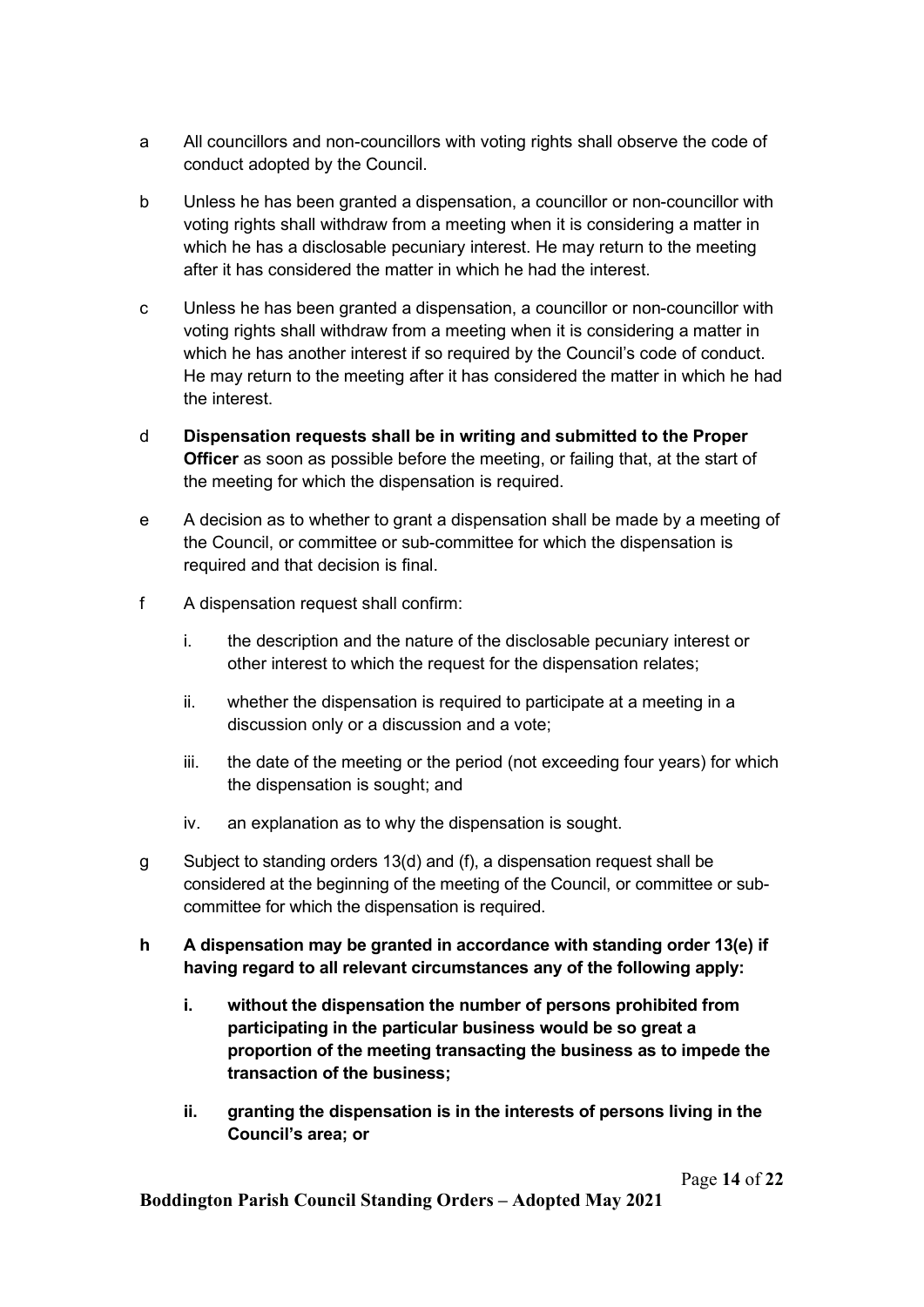### iii. it is otherwise appropriate to grant a dispensation.

### 13. Code of conduct complaints

- a Upon notification by the District or Unitary Council that it is dealing with a complaint that a councillor or non-councillor with voting rights has breached the Council's code of conduct, the Proper Officer shall, subject to standing order 11, report this to the Council.
- b Where the notification in standing order 14(a) relates to a complaint made by the Proper Officer, the Proper Officer shall notify the Chairman of Council of this fact, and the Chairman shall nominate another staff member to assume the duties of the Proper Officer in relation to the complaint until it has been determined and the Council has agreed what action, if any, to take in accordance with standing order 14(d).
- c The Council may:
	- i. provide information or evidence where such disclosure is necessary to investigate the complaint or is a legal requirement;
	- ii. seek information relevant to the complaint from the person or body with statutory responsibility for investigation of the matter;
- d Upon notification by the District or Unitary Council that a councillor or non-councillor with voting rights has breached the Council's code of conduct, the Council shall consider what, if any, action to take against him. Such action excludes disqualification or suspension from office.

#### 14. Proper officer

- a The Proper Officer shall be either (i) the clerk or (ii) other staff member(s) nominated by the Council to undertake the work of the Proper Officer when the Proper Officer is absent.
- b The Proper Officer shall:
	- i. at least three clear days before a meeting of the council, a committee or a sub-committee,
		- serve on councillors by delivery or post at their residences or by email authenticated in such manner as the Proper Officer thinks fit, a signed summons confirming the time, place and the agenda (provided the councillor has consented to service by email), and
		- Provide, in a conspicuous place, public notice of the time, place and agenda (provided that the public notice with agenda of an extraordinary meeting of the Council convened by councillors is signed by them).

Page 15 of 22 See standing order 3(b) for the meaning of clear days for a meeting of a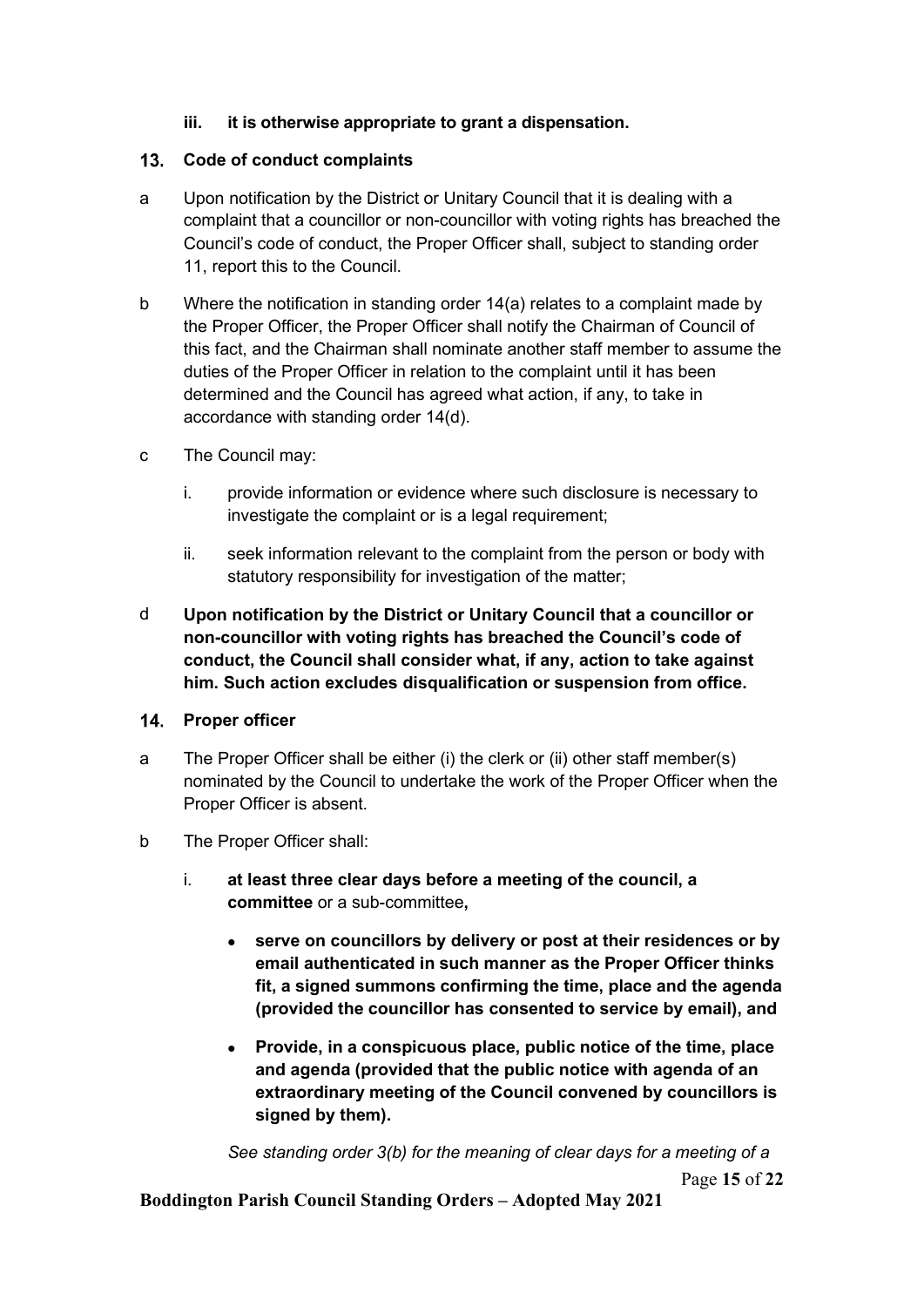full council and standing order 3(c) for the meaning of clear days for a meeting of a committee;

- ii. subject to standing order 9, include on the agenda all motions in the order received unless a councillor has given written notice at least seven days before the meeting confirming his withdrawal of it;
- iii. convene a meeting of the Council for the election of a new Chairman of the Council, occasioned by a casual vacancy in his office;
- iv. facilitate inspection of the minute book by local government electors;
- v. receive and retain copies of byelaws made by other local authorities;
- vi. hold acceptance of office forms from councillors;
- vii. hold a copy of every councillor's register of interests;
- viii. assist with responding to requests made under freedom of information legislation and rights exercisable under data protection legislation, in accordance with the Council's relevant policies and procedures;
- ix. liaise, as appropriate, with the Council's Data Protection Officer (if there is one);
- x. receive and send general correspondence and notices on behalf of the Council except where there is a resolution to the contrary;
- xi. assist in the organisation of, storage of, access to, security of and destruction of information held by the Council in paper and electronic form subject to the requirements of data protection and freedom of information legislation and other legitimate requirements (e.g. the Limitation Act 1980);
- xii. arrange for legal deeds to be executed; (see also standing order 23);
- xiii. arrange or manage the prompt authorisation, approval, and instruction regarding any payments to be made by the Council in accordance with its financial regulations;
- xiv. record every planning application notified to the Council and the Council's response to the local planning authority in a book for such purpose;
- xv. refer a planning application received by the Council to the [Chairman or in his absence the Vice-Chairman of the Council within two working days of receipt to facilitate an extraordinary meeting if the nature of a planning application requires consideration before the next ordinary meeting of the Council

Page 16 of 22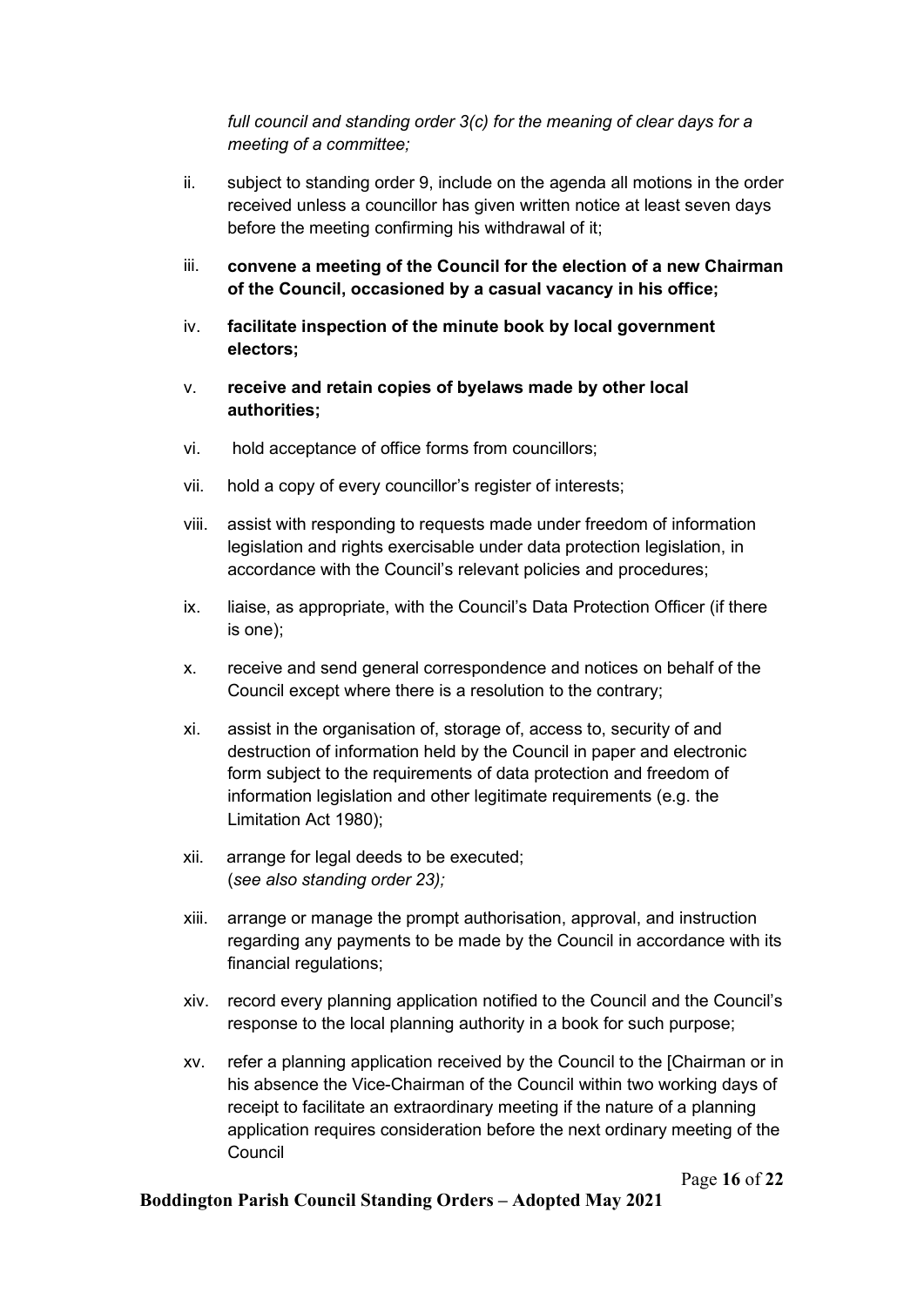- xvi. manage access to information about the Council via the publication scheme; and
- xvii. retain custody of the seal of the Council (if there is one) which shall not be used without a resolution to that effect. (see also standing order 23).

#### 15. Responsible financial officer

a The Council shall appoint appropriate staff member(s) to undertake the work of the Responsible Financial Officer when the Responsible Financial Officer is absent.

#### 16. Accounts and accounting statements

- a "Proper practices" in standing orders refer to the most recent version of "Governance and Accountability for Local Councils – a Practitioners' Guide".
- b All payments by the Council shall be authorised, approved and paid in accordance with the law, proper practices and the Council's financial regulations.
- c The Responsible Financial Officer shall supply to each councillor as soon as practicable after 30 June, 30 September and 31 December in each year a statement to summarise:
	- i. the Council's receipts and payments (or income and expenditure) for each quarter:
	- ii. the Council's aggregate receipts and payments (or income and expenditure) for the year to date;
	- iii. the balances held at the end of the quarter being reported and

which includes a comparison with the budget for the financial year and highlights any actual or potential overspends.

- d As soon as possible after the financial year end at 31 March, the Responsible Financial Officer shall provide:
	- i. each councillor with a statement summarising the Council's receipts and payments (or income and expenditure) for the last quarter and the year to date for information; and
	- ii. to the Council the accounting statements for the year in the form of Section 2 of the annual governance and accountability return, as required by proper practices, for consideration and approval.
- Page 17 of 22 e The year-end accounting statements shall be prepared in accordance with proper practices and apply the form of accounts determined by the Council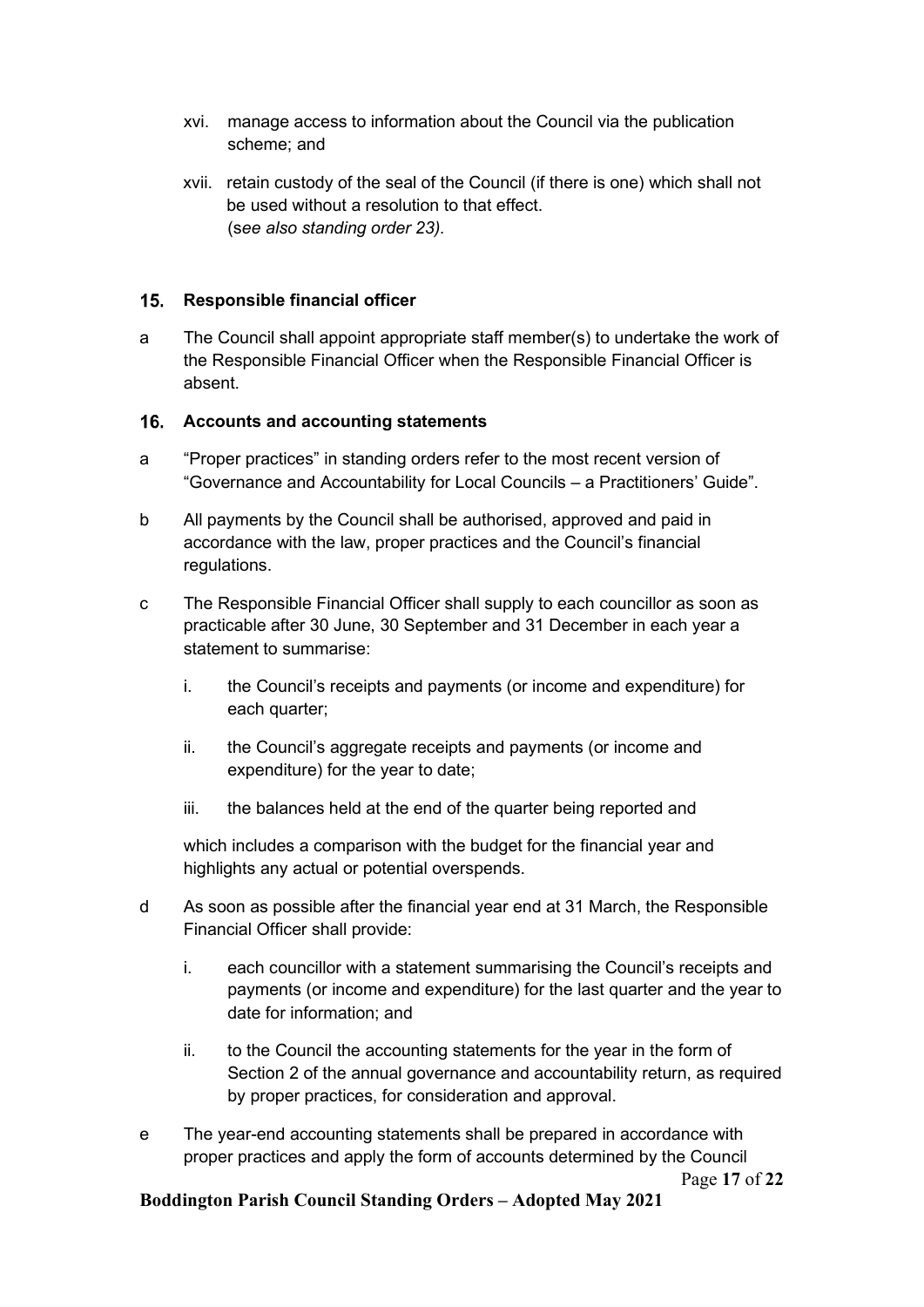(receipts and payments, or income and expenditure) for the year to 31 March. A completed draft annual governance and accountability return shall be presented to all councillors at least 14 days prior to anticipated approval by the Council. The annual governance and accountability return of the Council, which is subject to external audit, including the annual governance statement, shall be presented to the Council for consideration and formal approval before 30 June.

## 17. Financial controls and procurement

- a. The Council shall consider and approve financial regulations drawn up by the Responsible Financial Officer, which shall include detailed arrangements in respect of the following:
	- i. the keeping of accounting records and systems of internal controls;
	- ii. the assessment and management of financial risks faced by the Council;
	- iii. the work of the independent internal auditor in accordance with proper practices and the receipt of regular reports from the internal auditor, which shall be required at least annually;
	- iv. the inspection and copying by councillors and local electors of the Council's accounts and/or orders of payments; and
	- v. whether contracts with an estimated value below  $£25,000$  due to special circumstances are exempt from a tendering process or procurement exercise.
- b. Financial regulations shall be reviewed regularly and at least annually for fitness of purpose.
- c. A public contract regulated by the Public Contracts Regulations 2015 with an estimated value in excess of £25,000 but less than the relevant thresholds in standing order 18(f) is subject to Regulations 109-114 of the Public Contracts Regulations 2015 which include a requirement on the Council to advertise the contract opportunity on the Contracts Finder website regardless of what other means it uses to advertise the opportunity unless it proposes to use an existing list of approved suppliers (framework agreement).
- d. Subject to additional requirements in the financial regulations of the Council, the tender process for contracts for the supply of goods, materials, services or the execution of works shall include, as a minimum, the following steps:
	- i. a specification for the goods, materials, services or the execution of works shall be drawn up;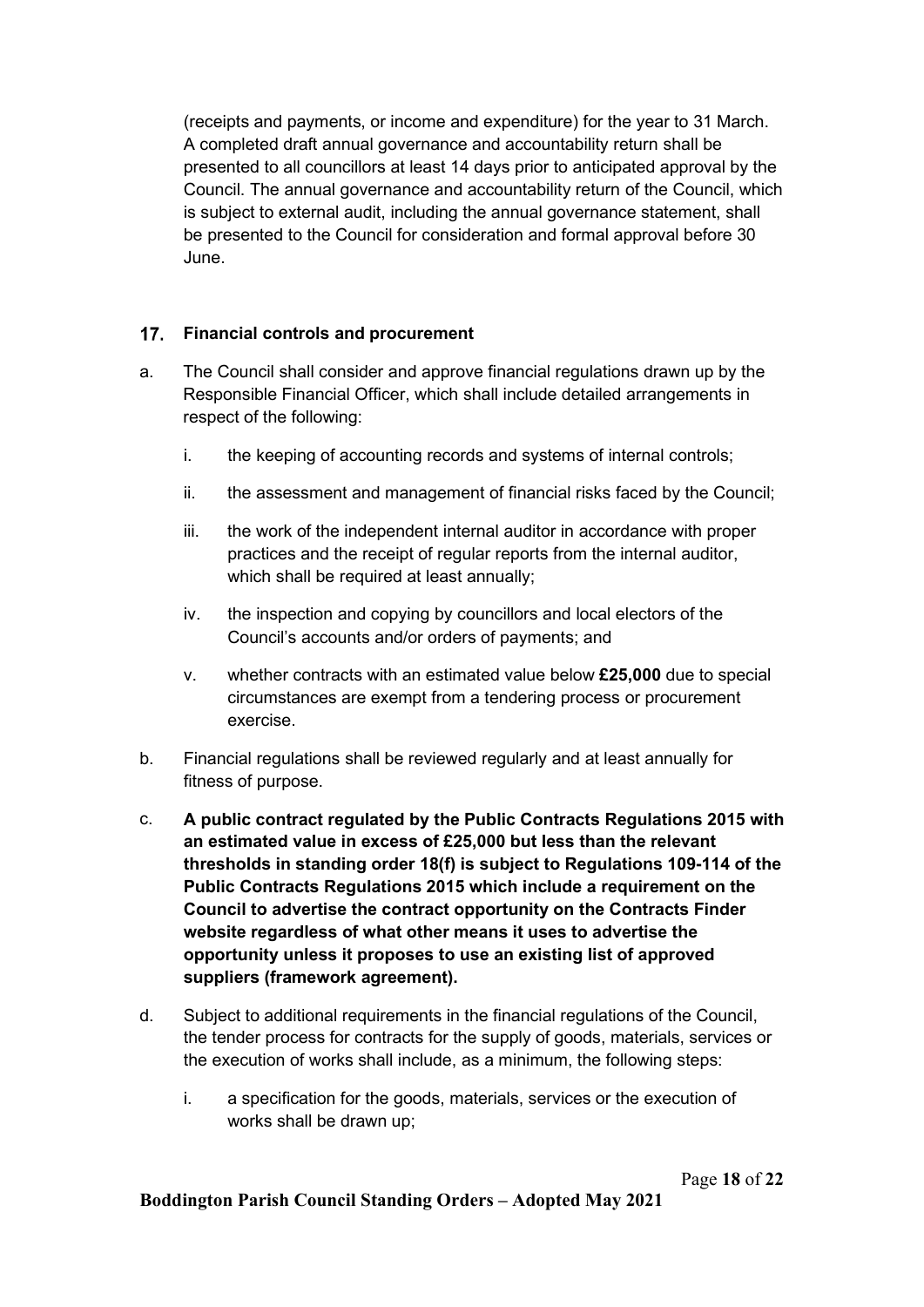- ii. an invitation to tender shall be drawn up to confirm (i) the Council's specification (ii) the time, date and address for the submission of tenders (iii) the date of the Council's written response to the tender and (iv) the prohibition on prospective contractors contacting councillors or staff to encourage or support their tender outside the prescribed process;
- iii. the invitation to tender shall be advertised in a local newspaper and in any other manner that is appropriate;
- iv. tenders are to be submitted in writing in a sealed marked envelope addressed to the Proper Officer;
- v. tenders shall be opened by the Proper Officer in the presence of at least one councillor after the deadline for submission of tenders has passed;
- vi. tenders are to be reported to and considered by the appropriate meeting of the Council or a committee or sub-committee with delegated responsibility.
- e. Neither the Council, nor a committee or a sub-committee with delegated responsibility for considering tenders, is bound to accept the lowest value tender.
- f. A public contract regulated by the Public Contracts Regulations 2015 with an estimated value in excess of £189,330 for a public service or supply contract or in excess of £4,733,252 for a public works contract; or £663,540 for a social and other specific services contract (or other thresholds determined by the European Commission every two years and published in the Official Journal of the European Union (OJEU)) shall comply with the relevant procurement procedures and other requirements in the Public Contracts Regulations 2015 which include advertising the contract opportunity on the Contracts Finder website and in OJEU.
- g. A public contract in connection with the supply of gas, heat, electricity, drinking water, transport services, or postal services to the public; or the provision of a port or airport; or the exploration for or extraction of gas, oil or solid fuel with an estimated value in excess of £378,660 for a supply, services or design contract; or in excess of £4,733,252 for a works contract; or £663,540 for a social and other specific services contract (or other thresholds determined by the European Commission every two years and published in OJEU) shall comply with the relevant procurement procedures and other requirements in the Utilities Contracts Regulations 2016.

#### 18. Handling staff matters

a A matter personal to a member of staff that is being considered by a meeting of Council is subject to standing order 11.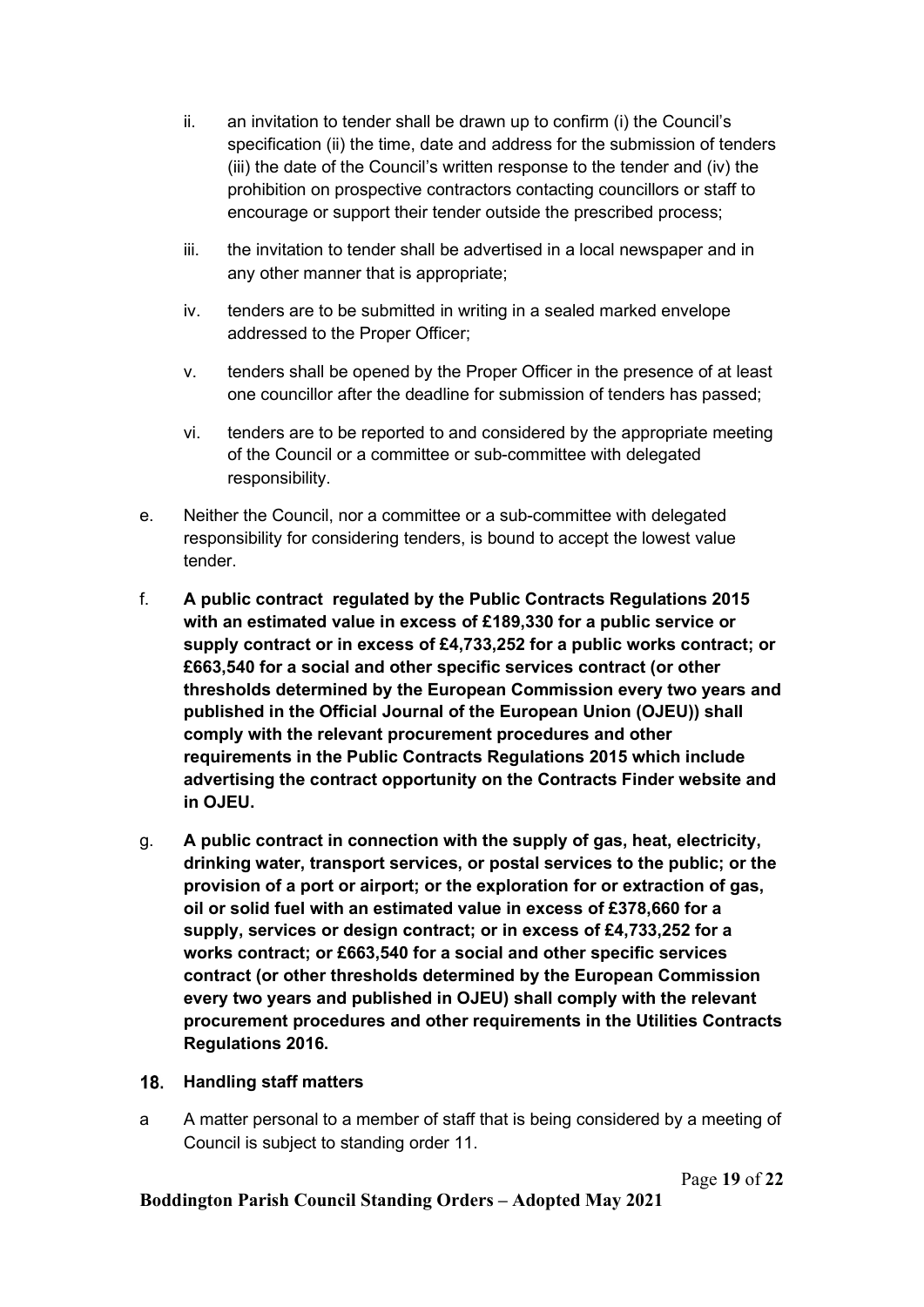- b Subject to the Council's policy regarding absences from work, the Council's most senior member of staff shall notify the chairman or, if he is not available, the vice-chairman absence occasioned by illness or other reason and that person shall report such absence at the next meeting.
- c The chairman or in his absence, the vice-chairman shall upon a resolution conduct a review of the performance and annual appraisal of the work of [the member of staff's job title]. The reviews and appraisal shall be reported in writing and are subject to approval by resolution of the council.
- d Subject to the Council's policy regarding the handling of grievance matters, the Council's most senior member of staff (or other members of staff) shall contact the chairman or in his absence, the vice-chairman in respect of an informal or formal grievance matter, and this matter shall be reported back and progressed by resolution of the council.
- e Subject to the Council's policy regarding the handling of grievance matters, if an informal or formal grievance matter raised by [the member of staff's job title] relates to the chairman or vice-chairman, this shall be communicated to another member of the council, which shall be reported back and progressed by resolution of the council.
- f Any persons responsible for all or part of the management of staff shall treat as confidential the written records of all meetings relating to their performance, capabilities, grievance or disciplinary matters.
- g In accordance with standing order 11(a), persons with line management responsibilities shall have access to staff records referred to in standing order 19(f).

## 19. Responsibilities to provide information

See also standing order 21.

- a In accordance with freedom of information legislation, the Council shall publish information in accordance with its publication scheme and respond to requests for information held by the Council.
- b. The Council shall publish information in accordance with the requirements of the Smaller Authorities (Transparency Requirements) (England) Regulations 2015.

#### 20. Responsibilities under data protection legislation

Below is not an exclusive list. See also standing order 11.

- a The Council may appoint a Data Protection Officer.
- b The Council shall have policies and procedures in place to respond to an individual exercising statutory rights concerning his personal data.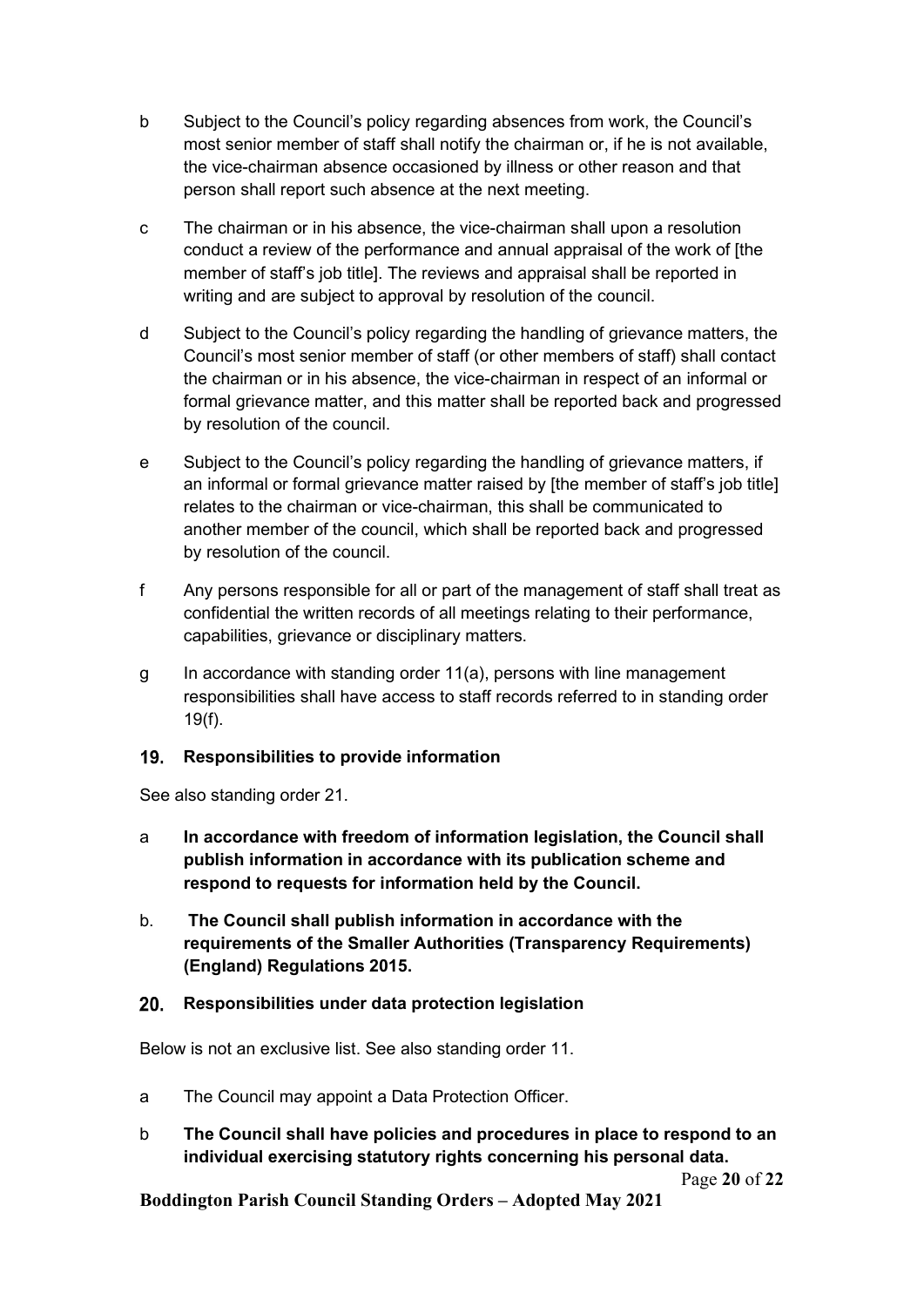- c The Council shall have a written policy in place for responding to and managing a personal data breach.
- d The Council shall keep a record of all personal data breaches comprising the facts relating to the personal data breach, its effects and the remedial action taken.
- e The Council shall ensure that information communicated in its privacy notice(s) is in an easily accessible and available form and kept up to date.
- f The Council shall maintain a written record of its processing activities.

# 21. Relations with the press/media

a Requests from the press or other media for an oral or written comment or statement from the Council, its councillors or staff shall be handled in accordance with the Council's policy in respect of dealing with the press and/or other media.

# 22. Execution and sealing of legal deeds

See also standing orders 15(b)(xii) and (xvii).

a A legal deed shall not be executed on behalf of the Council unless authorised by a resolution.

b

Subject to standing order 23(a), any two councillors may sign, on behalf of the Council, any deed required by law and the Proper Officer shall witness their signatures.

# 23. Communicating with district and county or unitary councillors

- a An invitation to attend a meeting of the Council shall be sent, together with the agenda, to the ward councillor(s) of the District and County Council OR Unitary Council representing the area of the Council.
- b Unless the Council determines otherwise, a copy of each letter sent to the District and County Council OR Unitary Council shall be sent to the ward councillor(s) representing the area of the Council.

## 24. Restrictions on councillor activities

- a. Unless duly authorised no councillor shall:
	- i. inspect any land and/or premises which the Council has a right or duty to